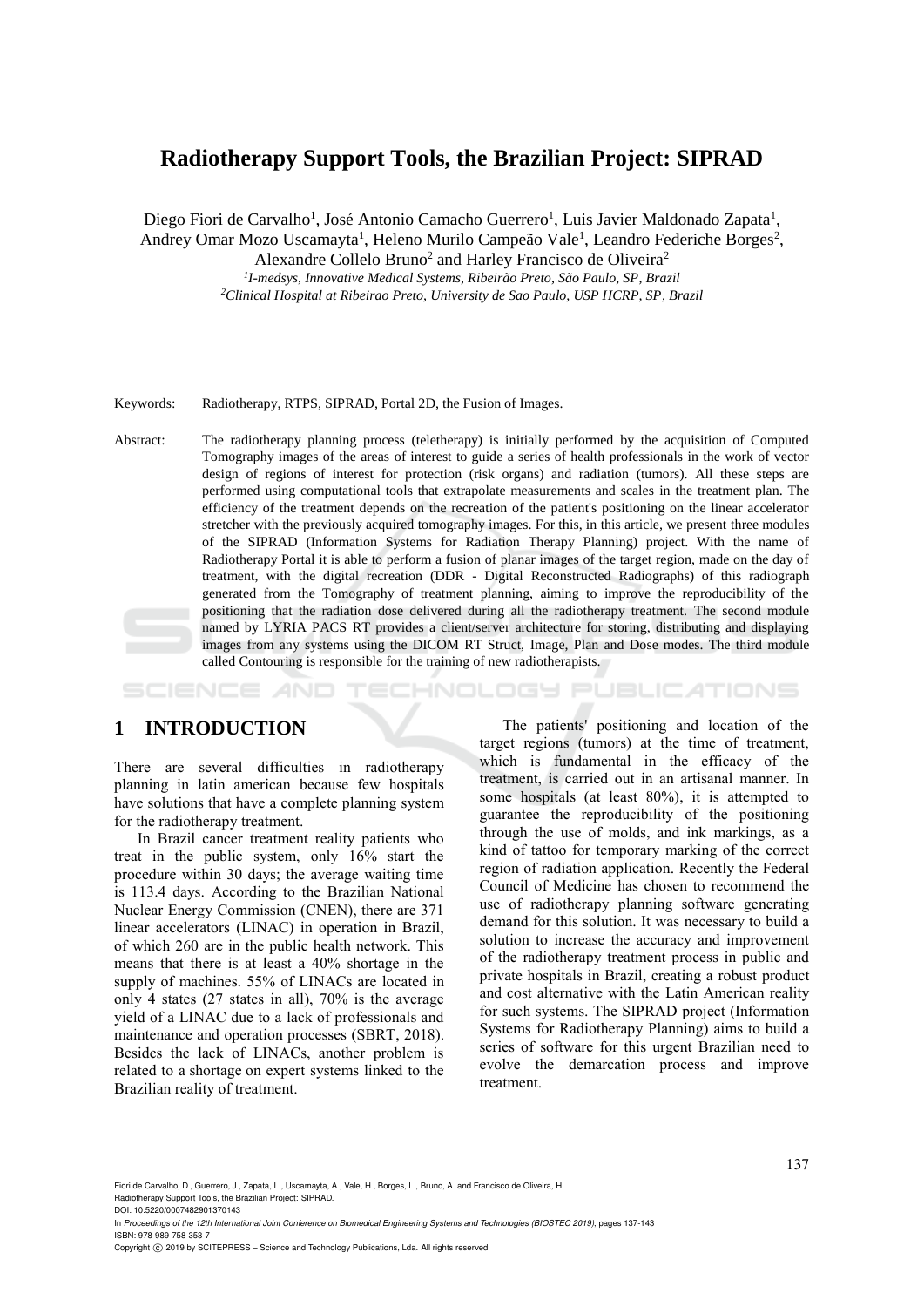In addition to creating a unique architecture on the regional scene, SIPRAD is interested in building interoperable systems with all linear accelerators (LINAC) in the market as well as its proprietary planning systems. Thus, communication between all the radiotherapy treatment workflow entities are integrated and operating together.

The SIPRAD project is currently in final development, with tests in Brazilian hospitals. Some modules are under analysis by local and international health surveillance certifiers.

Among the SIPRAD solutions that were developed: a contour design application, a PACS RT, a radiological scheduling system integrated to the RRIS radiotherapy and the Radiotherapy Portal.

For a 2D Portal system, the digital radiographic image (portal image) is acquired from each patient before the moment of radiotherapy treatment. The portal image is then fused with a reconstructed digital radiograph from the anterior tomography allowing for corrections of its positioning (Maria Y Law, 2009).

## **2 SIPRAD**

The SIPRAD (Information Systems for Radiotherapy Planning) is a tool for managing and controlling the flow of radiotherapy treatment. Provide an intuitive and efficient way to define all steps of components suitable for a public or private clinic or hospital (Carvalho, 2018).

SIPRAD has access via patient data entry and Computed Tomography scan in the axial plane. The system stores the system inputs and presents specialized interfaces for each type of end user according to their needs. From a computational architecture point of view, SIPRAD can be presented separately as a Client/Server (front end/back end) system. The green parts in Figure 1 represent the back-end (server-side) solutions, while the pink solutions are front-end (client-side) solutions. For each service offered to medical or patient clients, there is a specialized server containing services hosted in clinics, hospitals or data centers (cloud). On the back end side, we have the RIS RT and Lyria PACS RT (Radiology Information System for Radiotherapy) that are directly connected to the workflow module. The 2D Portal and IGRT are fundamental for the improvement of the accuracy/quality in the radiotherapy sessions. The Plotting and Simulation tools are linked directly to the Contours module. The Planning and Management Software is already

linked to the planning and management modules respectively. Also, finally, the Onco APP is a way of accessing patients to the critical items of their treatment. The Onco APP is an extension of the workflow module aimed at a restricted view of information within the interest of the user to the type of patient.

 The system stores the inputs and presents specialized interfaces for each type of end user according to their needs. To facilitate its interoperability and communication actions the DICOM (DICOM, 1999) standard is used. More specifically the DICOM RT (Maria Y. Law, 2009) standards that are used: Dose, Plan, Image, and Struct.



Figure 1: Architecture of SIPRAD.

For better understanding and separation of the DICOM RT storage actions, the SIPRAD was divided into four modules. The four modules of SIPRAD are Workflow, Contours, Planning, and Management. Workflow is the largest module; it is present in practically the entire SIPRAD solution. The Workflow module has the role of extracting the patient data from the Hospital/Clinic worklist by using the Lyria PACS (Carvalho, 2015) worklist solution and creating interfaces of all the system registries, including those of patients. It also monitors the patient during the treatment process at the hospital and brings their agenda of radiotherapy appointments and sessions, also allows patient event logs and reports. Workflow actions are stored in SQL like database.

The Contour module has DICOM with Query /Retrieve communication with Lyria PACS (Carvalho, 2015) and performs Computed Tomography scans (CTs) of the patient making them available, through a specialized interface, the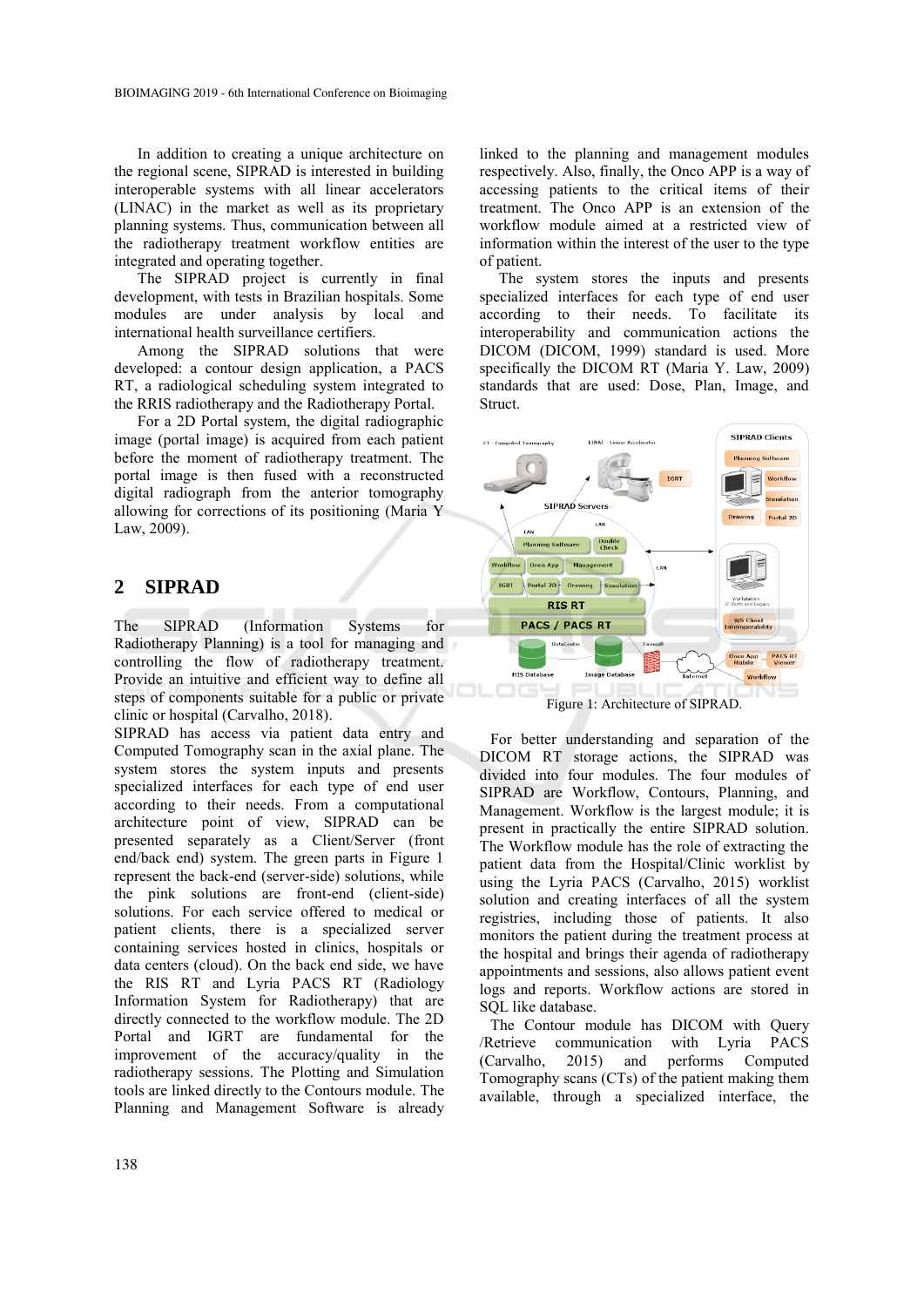contouring of the areas of interest (GTV –Gross tumor Volume, CTV- Clinical Tumor Volume, and PTV - Planning Tumor Volume) and OARs (Organs at Risk). After the delimitation of these important structures for their treatment, the data is transferred to the Planning module.

The Planning module is responsible for the creation of Isodoses, BEV (Beam Eye View), DVH graphs (Dose Volume Histogram), and areas to be irradiated in the radiotherapy treatment. Still, in the Planning module, the user has a friendly interface available that interacts with 3D objects to facilitate the process. It also has the possibility of printing data for the assignment to the corresponding person in charge according to the process of the institution. In Figure 2, you can view the layout of the Contours module.



Figure 2: Contours Module Delimitation System.

In Figure 2, we can visualize the interface of the delimitation system; basically, we have a Computed Tomography scan that doctors and physicists perform the generation of contours of areas of interest utilizing specialized delimitation tools which generate vectors. The Management module is responsible for the creation of molds and filters that are inserted in the particle or linear accelerator (LINAC). This module is also responsible for communicating with the linear accelerator to perform the exam. It is also possible to send data to the radiologist technician who performs the treatment session, such as the table position in X, Y, Z, and gantry angle of irradiation of the apparatus.

### **3 2D PORTAL**

### **3.1 Marking Process**

Before and on a weekly basis during the treatment, 2D orthogonal (anterior-posterior and lateral-lateral) radiographic images of the target region are acquired. The images are acquired with Cross-Hair, an accessory that generates a scale with the origin at

the center of the target and provides real magnification, recorded with patient information and saved in DICOM format. The same coordinate axis scale is generated digitally in the digital reconstruction of the orthogonal 2D radiographic images (DRR). These scales are of fundamental importance for the process of comparison of the radiographic images, since the coincidence of the origin of the scales, the relative distances of the bone structures with the scales are the same parameters used to confirm the exact reproducibility of the location with the planning, this is maintained during treatment. As the radiotherapy today is mostly isocentric (the target lies in the center of the axis of rotation, and the radiation source is around the patient) the comparison of orthogonal 2D radiographic images with the reconstruction of the same from the planning tomography (DRR), increase the accuracy of planning reproducibility based on bone marking. The overlapping of these images (radiographs and DRRs) through a digital fusion facilitates the comparison of them by the responsible doctor. This analysis is based on the coincidence of the coordinate axis scales, with the DRR being the reference image for the comparison.

The time for demarcation and analysis with this tool facilitated the process and increased accuracy. It is estimated that 28% of the time was gained with a 60% increase in accuracy for testing in 100 adult patients.

**JBLICATIONS** 

### **3.2 Computer Tool**

 $\left( \quad =\right)$ 

Initially, for better control of the axial, sagittal and coronal images of the project, it was necessary to implement the MPR algorithm (Multiplanar Reconstruction), enabling the 2D Portal to generate new planes interpolated from the default axial plane from the acquired tomography examination. This computational process of generation of new interpolated planes has algorithmic complexity O  $(n<sup>3</sup>)$ . Thus, it was necessary, the implementation of computational parallelism routines with adapted programs to be processed to user threads in Java.

Once the MPR was stabilized, the stage of fusion of radiological images implemented according to the needs of the medical team was carried out, in order to facilitate the patient's positioning and image acquisition process at the time of planning, thus a specialized interface was developed to perform fusions images (CRs, DRs, and DXs) with Computed Tomography (CTs) images. In Figure 3, we can visualize the interface created for this action; we can visualize in "A" the target with the sagittal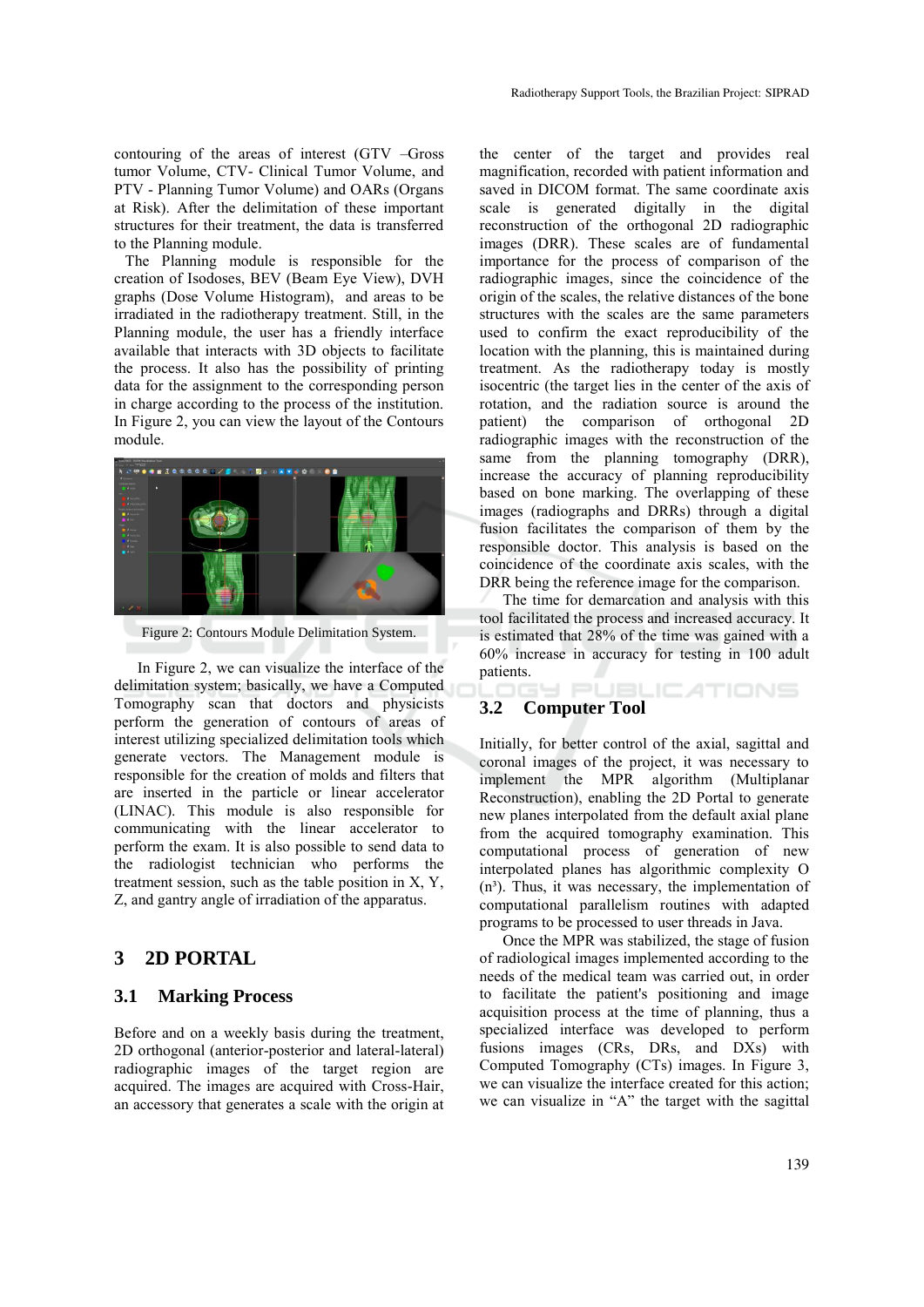positioning of a head/neck x-ray with the patient already in the radiotherapy position.



Figure 3: Fusion of X-ray Images and DRR (Computed Tomography).

In "A" of Figure 3, the dark rectangular region corresponds to the holes of the lead block in the positioning present in the gantry of the linear accelerator. In this phase, it is important to calibrate the quantity and pixel positioning of the DRR (Digitally Reconstructed Radiographs) image scale. In "B" of Figure 3, we can see a rotation of the block concerning the sagittal plane. The user can rotate, translate, zoom in and out to make it easier to position.

To facilitate the visualization of two different images in real time, a matrix visualization feature (2x2) was created in which the main or secondary diagonal is chosen to visualize the image that is in the bottom layer; we call this action of "Fusion Division". These options facilitate the change of transparency between the overlaps made in the fusion processes. From the mouse actions, half of the DRR (the lightest region) and the remainder of the standard radiography (darker region) are visualized as shown in Figure 4.

After conferencing this placement, the system reports the differences of distances in millimeters between the (virtual) study model and the (actual) patient at the moment before the radiation. In this

way, the technician can adjust the patient in the correct position to be irradiated in LINAC.



Figure 4: Transparency matrix view for merged images.

## **4 LYRIA PACS RT**

Strong customer demand on the national scene, and not contemplated by any market solution currently, refers to obtaining a PACS RT. This type of system is independent of the architecture acquired by the clinic or hospital that has radiotherapy services, as it does the storage, viewing, and distribution of the examinations of any system brands as long as they work with the standard DICOM RT. More specifically, the Lyria PACS RT (Picture Archiving Communication System for Radiotherapy Planning) is an extension of the Lyria PACS system (Carvalho, 2015) and works on the backend side (server) responsible for the following services:

1. Storage of DICOM RT (Thiruchelvam, 2005) images in magnetic or optical media;

2. Connections for health services and informatics departments (HL7, XML, SGBDs via web services, and others);

3. Recovery of images in the short or long term;

4. Viewing images in remote diagnostic stations; View of DICOM RT (DICOM RT, 1997) structures in a simplified and responsive universal environment, in this case, web.

5. Image-friendly interfaces (Web and desktop clients);

6. Fast and secure communication via computer networks;

7. Patient Worklist Service and communication with other equipment;

8. Interoperability for other systems through the use of Web Services;

The C-ECHO SCP / SCU (ping) and C-STORE SCP / SCU (storage) protocols are obtained directly from Lyria PACS (Carvalho, 2015). Also, it was necessary to extend the DCM4CHEE (Max, 2007) library in the Java programming language by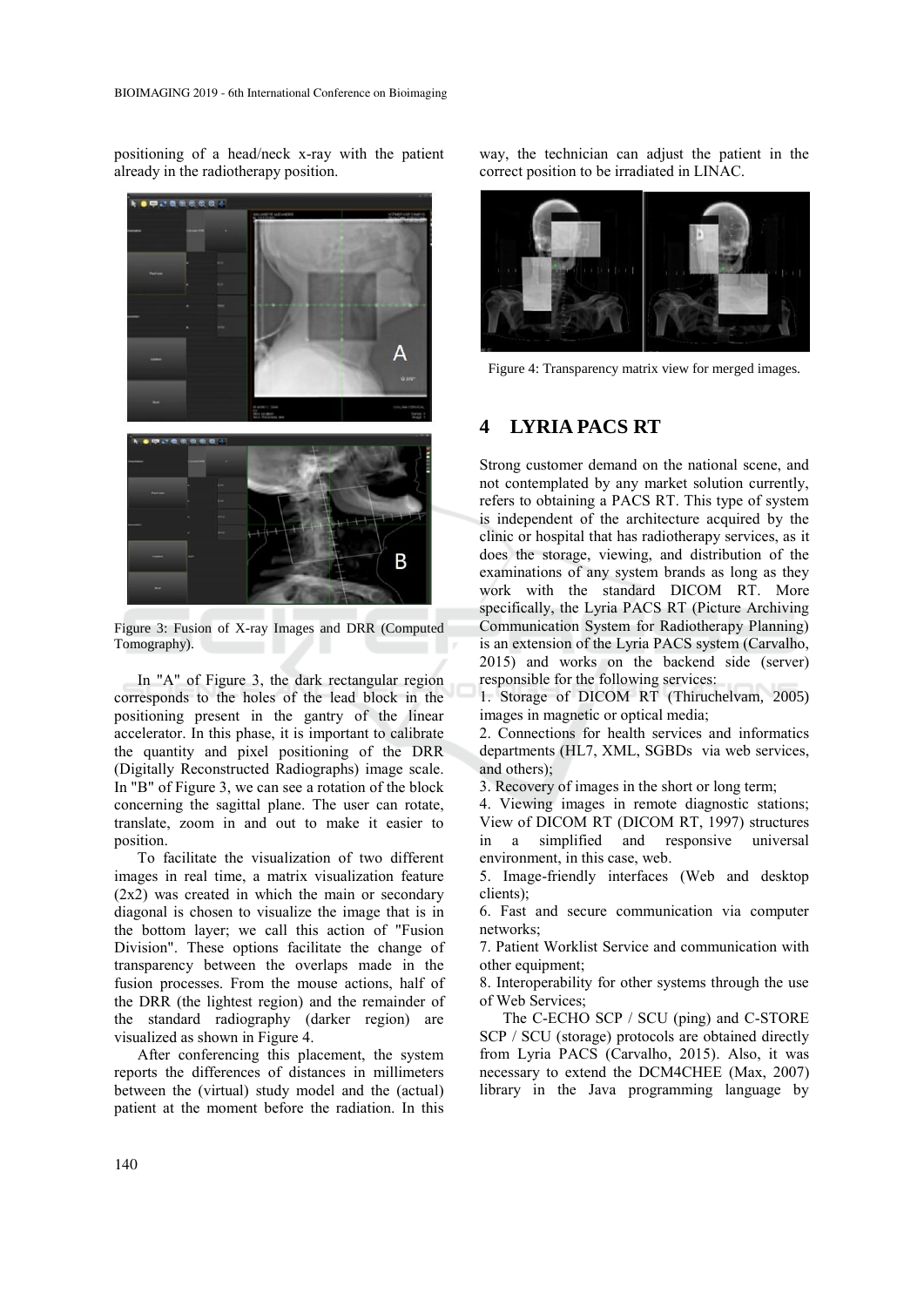determining a storage hierarchy of the DICOM RT structures of the project on the servers.

The implementation of item 2 was performed via integration with a SQL like database. The creation of the resource of item 3 was done through a service called Query/Retrieve, where we can create DICOM entities called AETitles that have an IP (Internet Protocol) and a port registered in the database. An example of this action can be seen in Figure 5. In this process, the equipment can exchange exams and content information with each other.

| Entidades Remotas<br>Storage Service   Query & Retrieve | Worklist | MPPS   |           |
|---------------------------------------------------------|----------|--------|-----------|
| Gerenciar AET (DICOM Nodes):                            |          |        |           |
| Descrição:                                              |          |        |           |
| Título da Entidade (AET):                               |          |        |           |
| Computador (IP):                                        |          |        |           |
| Porta de Comunicação:                                   |          |        |           |
| Servidor:                                               |          |        |           |
| Adicionar<br>C Editar                                   | Apagar   | C-Echo | 曲 Filtran |

Figure 5: SIPRAD project worklist integrating RIS RT and PACS RT.

The implementation of items 4 and 5 occurred with the integration of the SIPRAD contour interface to search for exams with the DICOM RT protocol (Maria Y Law, 2009). Item 5 refers to the friendly PACS server interfaces, an example of the PACS RT web interface can be seen in Figure 3. This web interface is only for reading and manipulating PTZ (Pan, Translate and Zoom). In Figure 3, it is possible to visualize the main phases of the radiotherapy treatment performed by the VARIAN Eclipse or Aria system. This exam presented in Figure 6 was obtained from the integration with a VARIAN server of the HCRP (Hospital das Clinicas de Ribeirão Preto).



Figure 6: Lyria PACS RT web interface.

In Figure 6, we can visualize on the left side the DVH (Dose/Volume Histogram) graph in the center, a tomography with the isodoses curves and the right the structures plotted on a tomography in the axial plane. To perform the visualization of structures, it was necessary to parser many proprietary tags, in addition to the tags common to the DICOM RT

standard. Two examples of proprietary tags from the Finnish company VARIAN can be seen in Table 1.

Table 1: Proprietary tags.

| Tag              | VR | Data                                                                                                                     |
|------------------|----|--------------------------------------------------------------------------------------------------------------------------|
| (3285,0)<br>010) | LO | [0034]<br>[Varian Medical Systems]<br>VISION 3285] Private Creator<br>Data Element                                       |
| (3285,1)<br>000) | UM | [0066][\FE\FF\00\E0:\00\00\00\852\<br>10\00"\00\00\00 Varian Medical<br>Systems VISION 3285\852\<br>01\10\08\00STANDARD] |

In TCP / IP communication between servers and computers is done using the RESTful API and HTTPS protocols in user authentication (item 6).

Figure 7 shows a complete worklist (item 7) implemented for the HCRP hospital structure, where it is possible to see a list of anonymous patients. This worklist is generated in the morning of the day containing the schedules of patients obtained from the Workflow module. After the list is generated, it is sent to the radiological acquisition equipment and linear accelerators that are registered as DICOM entities. Item 8 refers to interoperable integration with other systems made according to the DICOM standard version 3.0.

This system-to-system communication functionality is paramount for PACS RT testing in clinics and hospitals communicating with RIS and HIS (Hospital Information System) systems.

| HC OFFLINE)                  |                                                                                                                                                                                                                                                                                                                                     |              |                        |                                                                                                                                                                                                                                                                                                                                                                                                       |                                                                                                                 |                                                                                                                                                                                                                                                                                                                                                                                                                                   |                                                                                                                                                       |
|------------------------------|-------------------------------------------------------------------------------------------------------------------------------------------------------------------------------------------------------------------------------------------------------------------------------------------------------------------------------------|--------------|------------------------|-------------------------------------------------------------------------------------------------------------------------------------------------------------------------------------------------------------------------------------------------------------------------------------------------------------------------------------------------------------------------------------------------------|-----------------------------------------------------------------------------------------------------------------|-----------------------------------------------------------------------------------------------------------------------------------------------------------------------------------------------------------------------------------------------------------------------------------------------------------------------------------------------------------------------------------------------------------------------------------|-------------------------------------------------------------------------------------------------------------------------------------------------------|
|                              |                                                                                                                                                                                                                                                                                                                                     |              |                        |                                                                                                                                                                                                                                                                                                                                                                                                       |                                                                                                                 |                                                                                                                                                                                                                                                                                                                                                                                                                                   |                                                                                                                                                       |
|                              |                                                                                                                                                                                                                                                                                                                                     |              |                        |                                                                                                                                                                                                                                                                                                                                                                                                       |                                                                                                                 |                                                                                                                                                                                                                                                                                                                                                                                                                                   |                                                                                                                                                       |
|                              |                                                                                                                                                                                                                                                                                                                                     |              |                        |                                                                                                                                                                                                                                                                                                                                                                                                       |                                                                                                                 |                                                                                                                                                                                                                                                                                                                                                                                                                                   |                                                                                                                                                       |
| Adicionar Dem<br>Remover Dam |                                                                                                                                                                                                                                                                                                                                     |              | Modality Worldst (MML) |                                                                                                                                                                                                                                                                                                                                                                                                       |                                                                                                                 |                                                                                                                                                                                                                                                                                                                                                                                                                                   |                                                                                                                                                       |
| Status                       | Patient 33                                                                                                                                                                                                                                                                                                                          | Pottent Name | <b>Birth Date</b>      | Patient Sex                                                                                                                                                                                                                                                                                                                                                                                           | SP5 ID                                                                                                          | Red Proc 3D                                                                                                                                                                                                                                                                                                                                                                                                                       | Accession Number                                                                                                                                      |
|                              |                                                                                                                                                                                                                                                                                                                                     |              |                        |                                                                                                                                                                                                                                                                                                                                                                                                       |                                                                                                                 |                                                                                                                                                                                                                                                                                                                                                                                                                                   | 36354567                                                                                                                                              |
|                              |                                                                                                                                                                                                                                                                                                                                     |              |                        |                                                                                                                                                                                                                                                                                                                                                                                                       |                                                                                                                 |                                                                                                                                                                                                                                                                                                                                                                                                                                   | 36354569                                                                                                                                              |
|                              |                                                                                                                                                                                                                                                                                                                                     |              |                        |                                                                                                                                                                                                                                                                                                                                                                                                       |                                                                                                                 |                                                                                                                                                                                                                                                                                                                                                                                                                                   | 36354570                                                                                                                                              |
|                              |                                                                                                                                                                                                                                                                                                                                     |              |                        |                                                                                                                                                                                                                                                                                                                                                                                                       |                                                                                                                 |                                                                                                                                                                                                                                                                                                                                                                                                                                   | 37067430                                                                                                                                              |
|                              |                                                                                                                                                                                                                                                                                                                                     |              |                        |                                                                                                                                                                                                                                                                                                                                                                                                       |                                                                                                                 | 37002525                                                                                                                                                                                                                                                                                                                                                                                                                          |                                                                                                                                                       |
|                              |                                                                                                                                                                                                                                                                                                                                     |              |                        |                                                                                                                                                                                                                                                                                                                                                                                                       |                                                                                                                 |                                                                                                                                                                                                                                                                                                                                                                                                                                   | 37232443                                                                                                                                              |
|                              |                                                                                                                                                                                                                                                                                                                                     |              |                        |                                                                                                                                                                                                                                                                                                                                                                                                       |                                                                                                                 |                                                                                                                                                                                                                                                                                                                                                                                                                                   | 37171158                                                                                                                                              |
|                              |                                                                                                                                                                                                                                                                                                                                     |              |                        |                                                                                                                                                                                                                                                                                                                                                                                                       |                                                                                                                 |                                                                                                                                                                                                                                                                                                                                                                                                                                   | <b>TIPARKER</b>                                                                                                                                       |
|                              |                                                                                                                                                                                                                                                                                                                                     |              |                        |                                                                                                                                                                                                                                                                                                                                                                                                       |                                                                                                                 |                                                                                                                                                                                                                                                                                                                                                                                                                                   | 37165728                                                                                                                                              |
|                              |                                                                                                                                                                                                                                                                                                                                     |              |                        |                                                                                                                                                                                                                                                                                                                                                                                                       |                                                                                                                 |                                                                                                                                                                                                                                                                                                                                                                                                                                   | FOSS141                                                                                                                                               |
|                              |                                                                                                                                                                                                                                                                                                                                     |              |                        |                                                                                                                                                                                                                                                                                                                                                                                                       |                                                                                                                 |                                                                                                                                                                                                                                                                                                                                                                                                                                   | 36605314                                                                                                                                              |
|                              |                                                                                                                                                                                                                                                                                                                                     |              |                        |                                                                                                                                                                                                                                                                                                                                                                                                       |                                                                                                                 |                                                                                                                                                                                                                                                                                                                                                                                                                                   | 17215099                                                                                                                                              |
|                              |                                                                                                                                                                                                                                                                                                                                     |              |                        |                                                                                                                                                                                                                                                                                                                                                                                                       |                                                                                                                 |                                                                                                                                                                                                                                                                                                                                                                                                                                   | 36364490                                                                                                                                              |
|                              |                                                                                                                                                                                                                                                                                                                                     |              |                        |                                                                                                                                                                                                                                                                                                                                                                                                       |                                                                                                                 |                                                                                                                                                                                                                                                                                                                                                                                                                                   | ESTRART                                                                                                                                               |
|                              |                                                                                                                                                                                                                                                                                                                                     |              |                        |                                                                                                                                                                                                                                                                                                                                                                                                       |                                                                                                                 |                                                                                                                                                                                                                                                                                                                                                                                                                                   | 36046206                                                                                                                                              |
|                              |                                                                                                                                                                                                                                                                                                                                     |              |                        |                                                                                                                                                                                                                                                                                                                                                                                                       |                                                                                                                 |                                                                                                                                                                                                                                                                                                                                                                                                                                   | 37191123                                                                                                                                              |
|                              |                                                                                                                                                                                                                                                                                                                                     |              |                        |                                                                                                                                                                                                                                                                                                                                                                                                       |                                                                                                                 |                                                                                                                                                                                                                                                                                                                                                                                                                                   | POSSON                                                                                                                                                |
|                              |                                                                                                                                                                                                                                                                                                                                     |              |                        |                                                                                                                                                                                                                                                                                                                                                                                                       |                                                                                                                 |                                                                                                                                                                                                                                                                                                                                                                                                                                   | 37148799                                                                                                                                              |
|                              |                                                                                                                                                                                                                                                                                                                                     |              |                        |                                                                                                                                                                                                                                                                                                                                                                                                       |                                                                                                                 |                                                                                                                                                                                                                                                                                                                                                                                                                                   | 12222928                                                                                                                                              |
|                              |                                                                                                                                                                                                                                                                                                                                     |              |                        |                                                                                                                                                                                                                                                                                                                                                                                                       |                                                                                                                 |                                                                                                                                                                                                                                                                                                                                                                                                                                   | 37210640                                                                                                                                              |
|                              |                                                                                                                                                                                                                                                                                                                                     |              |                        |                                                                                                                                                                                                                                                                                                                                                                                                       |                                                                                                                 |                                                                                                                                                                                                                                                                                                                                                                                                                                   | 32210639                                                                                                                                              |
| <b>WILL BUY WWW.</b>         |                                                                                                                                                                                                                                                                                                                                     |              | <b>CONTRACTOR</b>      |                                                                                                                                                                                                                                                                                                                                                                                                       | during purpose of 4th                                                                                           | <b>Service</b>                                                                                                                                                                                                                                                                                                                                                                                                                    | 17231413<br><b>AV CANADA</b>                                                                                                                          |
|                              | COMPLETED<br>COMPLETED<br>SOUTILITO<br>COMPLETED<br>COMPLETED<br>SCHEDULED<br>SCHEDULED<br><b>SONTALISM</b><br>COMPLETED<br><b>SOVETKEED</b><br>COMPLETED<br>COMPUTED<br>SORDLARD<br>COMPLETED<br>COMPLETED<br>SCHEDLED<br>COMPLETED<br>SOUTHERN<br>SOFTEEFD<br>COMPLETED<br>SOVERAFO<br>$\Box$ or $\Box$ we $\Box$ us<br>CONFUETED |              |                        | Procedenator   8 Cuery & Retrieve   uP Worldat (MWL)   E Procedenentos Realizados (MPFS)   _ Log de Atividade<br>1961-03-26<br>1961-03-26<br>1961-03-26<br>1930-10-03<br>1938-10-03<br>1953-02-04<br>1953-02-04<br>1951-01-30<br>1950-12-15<br>1981-11-00<br>1976-02-15<br>1973-12-12<br>1976-06-08<br>2017-10-23<br>1987-12-09<br>1979-09-22<br>1963-06-28<br>1963-06-20<br>1963-06-28<br>1942-11-10 | M<br>м<br>M<br>M<br>M<br>×<br>$^{14}$<br><b>TWO FOODS IN</b><br>м<br>M<br><b>ICIDOSTA M</b><br>M<br>×<br>M<br>× | 5F2D-2092533422<br>\$FID-2052533422<br>\$P20-2092533480<br>5895397631198<br>5P20399401525<br>50001553497437<br>SPID-1085839985<br>52001553497531<br>5PEC103806362<br>SPID-505139568<br><b>SERVICE ARRESTS COLLEGE</b><br>\$200 0009000020<br>5F03-1277922044<br>\$P20-1335831374<br>\$900641460104<br>5FID-1306458659<br>5010-1169043181<br>SF00-1199082654<br>SPID1206364526<br>3P20-362916121<br>SPIELOSKAARS/S<br>970541141822 | 740412<br>740359<br>742002<br>15843<br>7404 M<br>742040<br>14804<br>742190<br>742068<br><b>YOKA</b><br>740447<br>740323<br>740371<br>740320<br>742003 |

Figure 7: Worklist of Lyria PACS RT.

# **5 CONTOURING TRAINING TOOL**

The contouring training tool is a version of RTPS capable of measuring the degree of similarity between a contour performed by a student and another contour created by an experienced doctor (teacher). Figure 8 shows the process of a typical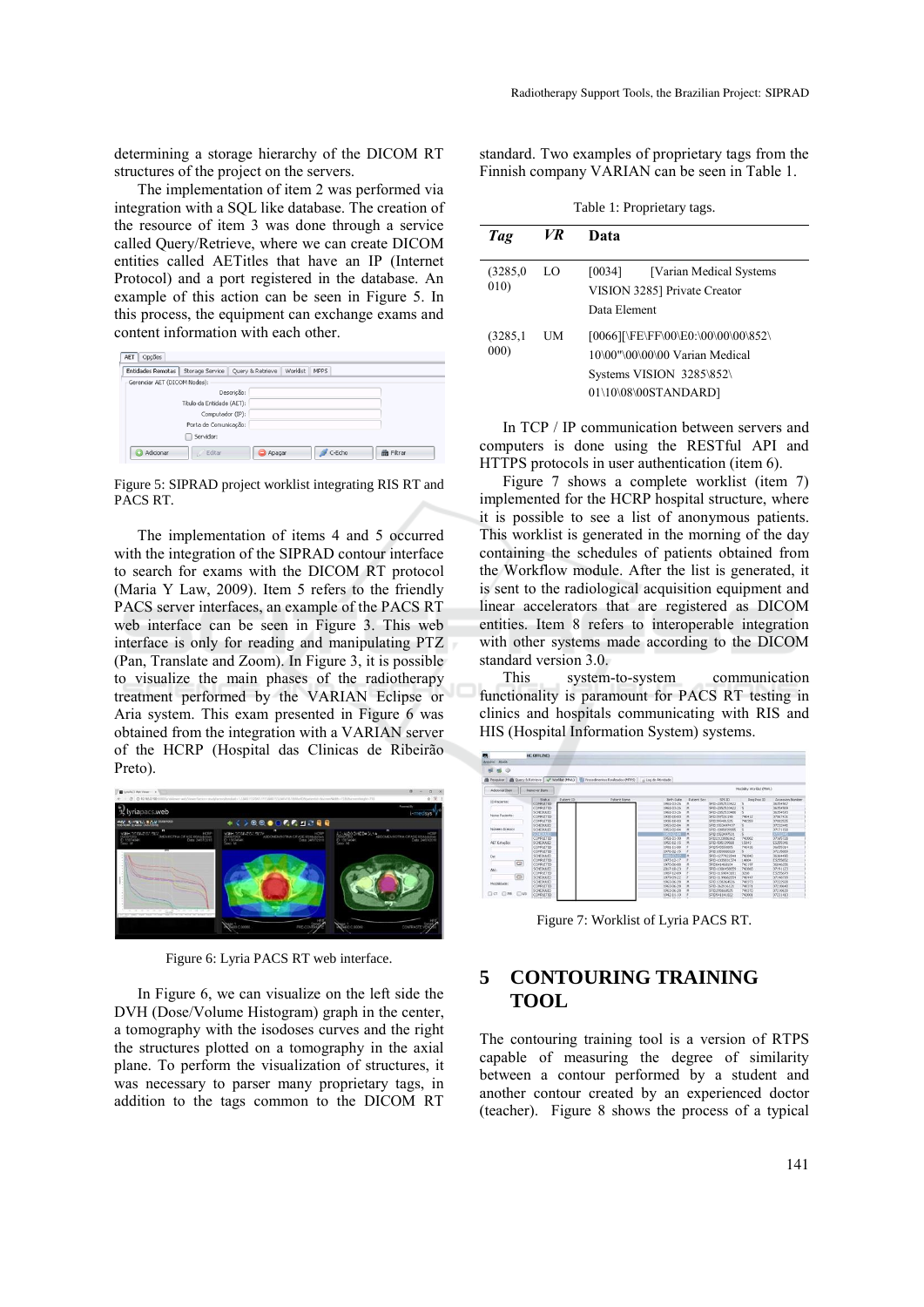test using the Training Contour Tool. In the first step is to teacher choose exams to determine the contours of OARs and TVs. After that, the teacher draws the contours of the answer sheet. In the second step, student's log in the system to create free contours in the axial CT. In the third step, these students create a fill contour for all OARs. In the fourth step, the students create the drawings and fill of the TVs.

In the fifth step, the student analyzes his result in the tool and can improve contours for only 2 times (evaluation rule). Finally, in the last step, the tool will generate students' contours similarities and calculate the student´s grade.



Figure 8: Process Tests Tool Contours.

In the process the Jaccard index is used, also known as the Jaccard's coefficient of similaritiy, is a statistical component to compare similarity and diversity between two sets. The Jaccard index is defined by the size of the intersection of two sets, divided by the size of the union of the same sets (Jaccard, 1901).

In this study it was used a structure (ROI) represented by a set of spatial points  $(x, y, z)$ . These points are drawn in each axial section of the CT. Each structure is represented by a set of many spatial points, where each subset belongs to each cut of the digital tomography. Each subset is represented by a set of spatial points that form a convex figure representing only the outline of the ROI structure. The Figure 9 presents the Jaccard index in left and the image results in right. The green region refers to the area that the student did correctly, the yellow region refers to the area that the student did not draw. And the red region refers to the area that the student has drawn wrong.



Figure 9: Training Contour Tools Interface.

### **6 CONCLUSIONS**

The 2D Portal SIPRAD demonstrated precision in the determination of the displacements from the fusion when tested at Clinical Hospital at Ribeirao Preto (HCRP-USP), and it found greater agreement among the users on the positioning of the patient when compared to the fusion with visual analysis. Further testing with experts is required to verify the accuracy of the process by comparing the results with the existing models.

The Lyria PACS RT and Training contour tool is currently being tested in two hospitals in the state of São Paulo (INRAD in the capital and HCRP in the interior) and an Australian cancer hospital (Illawarra Cancer Care Center). Both hospitals have equipment and systems from the VARIAN and ELEKTA companies.

The SIPRAD project is currently in final development, with tests in Brazilian hospitals. Some modules are under analysis by local and international health surveillance certifiers.

The cost of SIPRAD will be approximately USD \$10.000 for the basic solutions of the radiotherapy planning process according to SUS (Brazilian Public Health System).

In these tests, we will be able to analyze the operational data loads in a real environment to be presented in future work.

### **ACKNOWLEDGEMENTS**

Clinical Hospital at Ribeirao Preto (HCRP), University of Sao Paulo and FAPESP, Process 2016/19854-8.